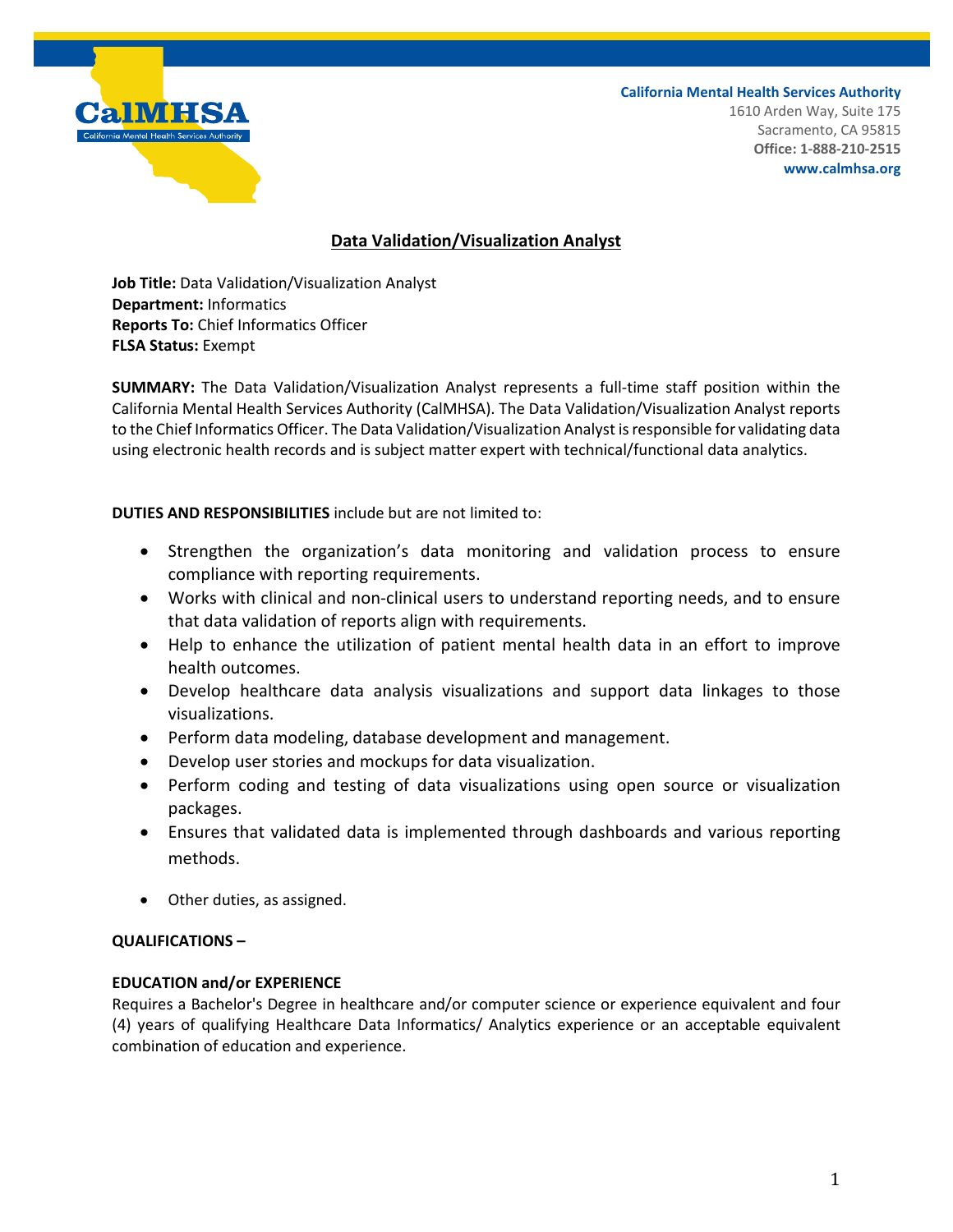

**California Mental Health Services Authority** 1610 Arden Way, Suite 175 Sacramento, CA 95815 **Office: 1-888-210-2515 www.calmhsa.org**

To perform this job successfully, an individual must be able to perform each essential functions satisfactorily. The requirements listed below are representative of the knowledge, skill, and/or ability required.

- Ability to interpret data, analyze results using statistical techniques, coding languages and provide ongoing reports.
- Working knowledge of healthcare claims data.
- Experience developing healthcare data analysis visualizations and supporting data linkages to those visualizations. Ability to identify, analyze, and interpret trends or patterns in data sets.
- Experience with data modeling and database development and management
- Ability to multi-task, to prioritize work, to take initiative, to meet deadlines of assignments, to be flexible and adaptable and to work well under pressure when faced with fluctuating workloads, pressures of deadlines and competing demands.
- Able to act with a high degree of emotional intelligence.
- Strong communication and management skills.
- Ability to identify confidential and sensitive information and handle with tact and discretion.

**COMPUTER SKILLS** – Experience with data automation, analysis and visualization using tools such as SAS, Excel, SPSS, SQL, Python, MatLab/R, Qualtrics and Tableau.

Knowledge of graphic and visualization tools such as Adobe Illustrator, Photoshop, InDesign, Tableau, MS Power BI.

**LANGUAGE SKILLS and MATHEMATICAL SKILLS -** Demonstrate the ability to read, comprehend, and respond appropriately through written or verbal form; demonstrate tactfulness when communicating including internal communication with staff members of all levels; ability to communicate with a variety of audiences effectively. Ability to add, subtract, multiply, and divide in all measure units, using whole numbers, common fractions, and decimals.

**REASONING –** Demonstrate the ability to effectively apply common sense and follow through to daily tasks; demonstrate the ability to work with little or no supervision; demonstrate excellent analytical skills; demonstrate the ability to efficiently conduct research and ask appropriate probing questions to complete necessary tasks.

**PHYSICAL DEMANDS -** The physical demands described here are representative of those that must be met by an employee to successfully perform the essential functions of this job. While performing the duties of this job, the employee is frequently required to sit and stand; use phone and headset; use hands, arms, fingers to type; answer phones; write; use calculator; demonstrate strength to lift and carry materials weighing up to 10 pounds; demonstrate clear vision to read printed materials and a computer screen;